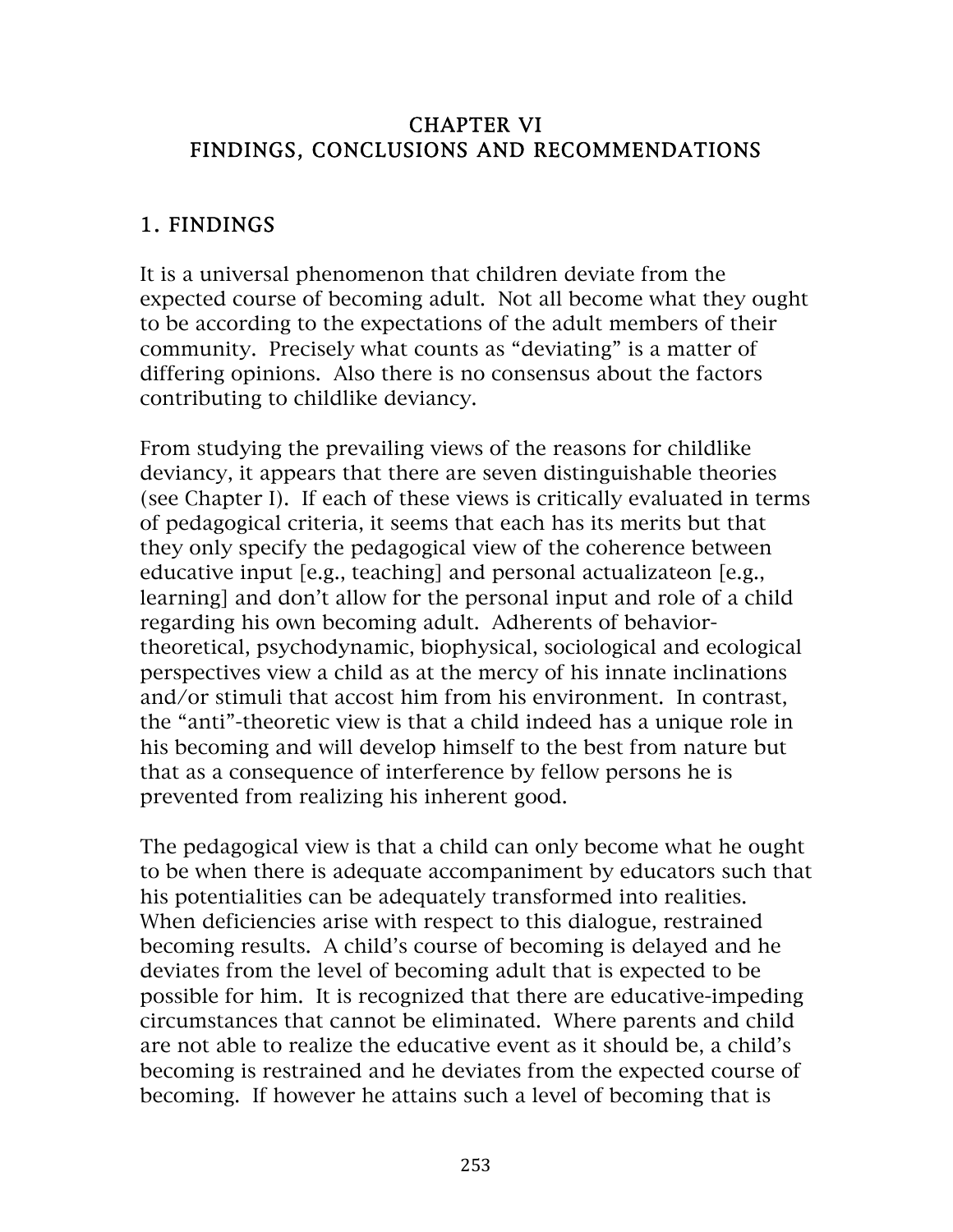possible to reach under the circumstances, he is not referred for orthopedagogical help. A handicapped child is a task for pedotherapy but a restrained child is not necessarily so. Biophysical, psychodynamic, ecological and sociological contributing factors might aggravate the educative event. Whether this is going to restrain a child's becoming will depend on the unique attitudes and attribution of meaning of those involved, i.e., parents and child. Thus, according to a pedagogical view, child deviation is ascribable to giving inadequate meaning as a result of inadequate educating. This view of childlike deviancy is not as narrow as the other views mentioned.

Where childlike deviancies must be handled in practice at least to some extent there always is mention of educative problems, irrespective of the nature and scope of the other possible contributing reasons. Hence, the fact that all clinics included in this research used one or another form of advice to the parents concerning their educating their children. Clearly definite and identified educative problems did not always occur. Often the educative problematic was glossed over with terms such as "negative environmental factors" as in the case of ecological and sociological approaches or "inadequate responses as in the case of the behaviortheoretical approach.

This misconstruing of the role of the problematic of educating in child deviation results in the help provided progressing with less purpose. By implication, orthopedagogical help is always for the sake of problems in becoming adult but is presented in haphazard, hit-and-miss ways. This shortcoming is attributed to the fact that therapists fail to plan the therapy in the light of a convergence of knowledge regarding childlike becoming adult.

In Chapter II the contemporary practice of providing help is examined more closely. It is found that the therapeutic aim is formulated in light of the view of causation. Only with two of the thirteen involved clinics were the results of the diagnoses organized in terms of a structural theoretical frame of reference and the broader overarching aim was particularized into specific aims. With respect to aim formulation, there is a lack of guidelines for practice.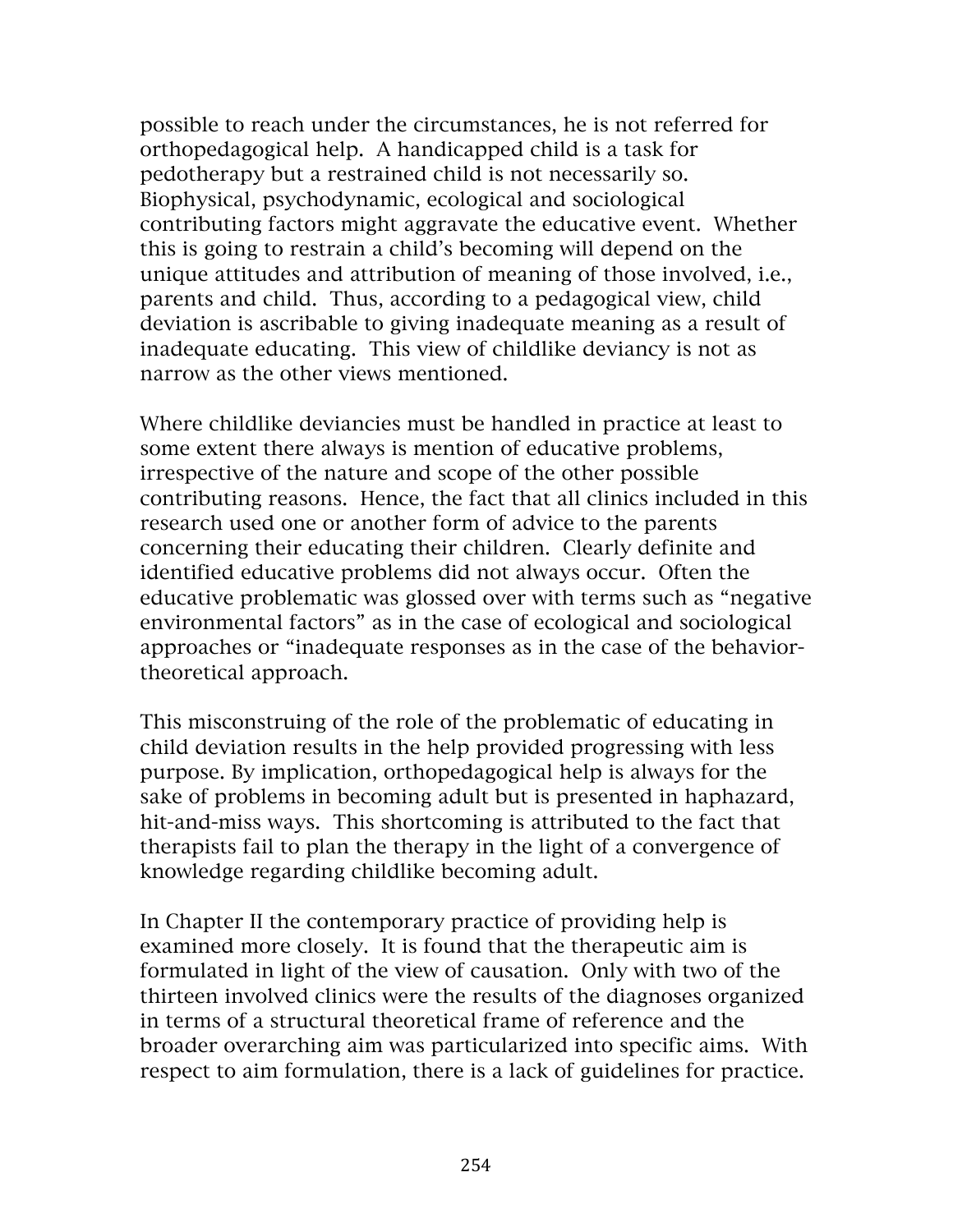The same holds regarding planning and choice of therapeutic content.

In contrast to the vagueness that exists with therapists concerning delimiting specific aims, choosing therapeutic content and coordinating helping a child with advising a parent, the choice of a technique seems to enjoy a priority. Preference is given to those techniques that give quick results. Owing to pressure from large numbers of children in need of help, shortages in trained personnel, full programs of parents who must accompany the children, financial considerations and coordinating the academic and school year, it is not practicable to use time-consuming techniques such as psychoanalysis and non-directive therapy.

Regarding the nature of the therapeutic relationship there is a great deal of agreement with the exception of the nature and place of the therapist's maintenance of authority. Pedagogical authority is an essence of educating. Many therapists evade acknowledging their responsibility for accepting authority under the delusion that this will commit the therapist to the same tasks as a parent or a teacher. Also, they do not recognize that their therapeutic activities, the course of their providing help and aim are pedagogical in nature.

In Chapter III it is shown that the pedotherapeutic event in its essential nature can be labeled an educative event, but that these essences of educating appear differently in a therapeutic event than in the educative event at home or at school. Indeed, all of the pedagogical essences that have been disclosed by fundamental pedagogics, psychopedagogics and didactic pedagogics appear in a therapeutic event. Providing help to a child distressed in becoming is a matter of educating.

A therapist provides help of a pedagogical nature (pedotherapy) in connection with a pedagogical matter (a problem in becoming). However, pedotherapy, as providing orthopedagogical help, is to be distinguished from educating. Educating is actualized between two poles, i.e., a child and his parents. Providing orthopedagogical help is realized among three poles, i.e., a child, his parents and a therapist. A therapist provides help to a parent via educative accompaniment and to a child via pedotherapy in order to re-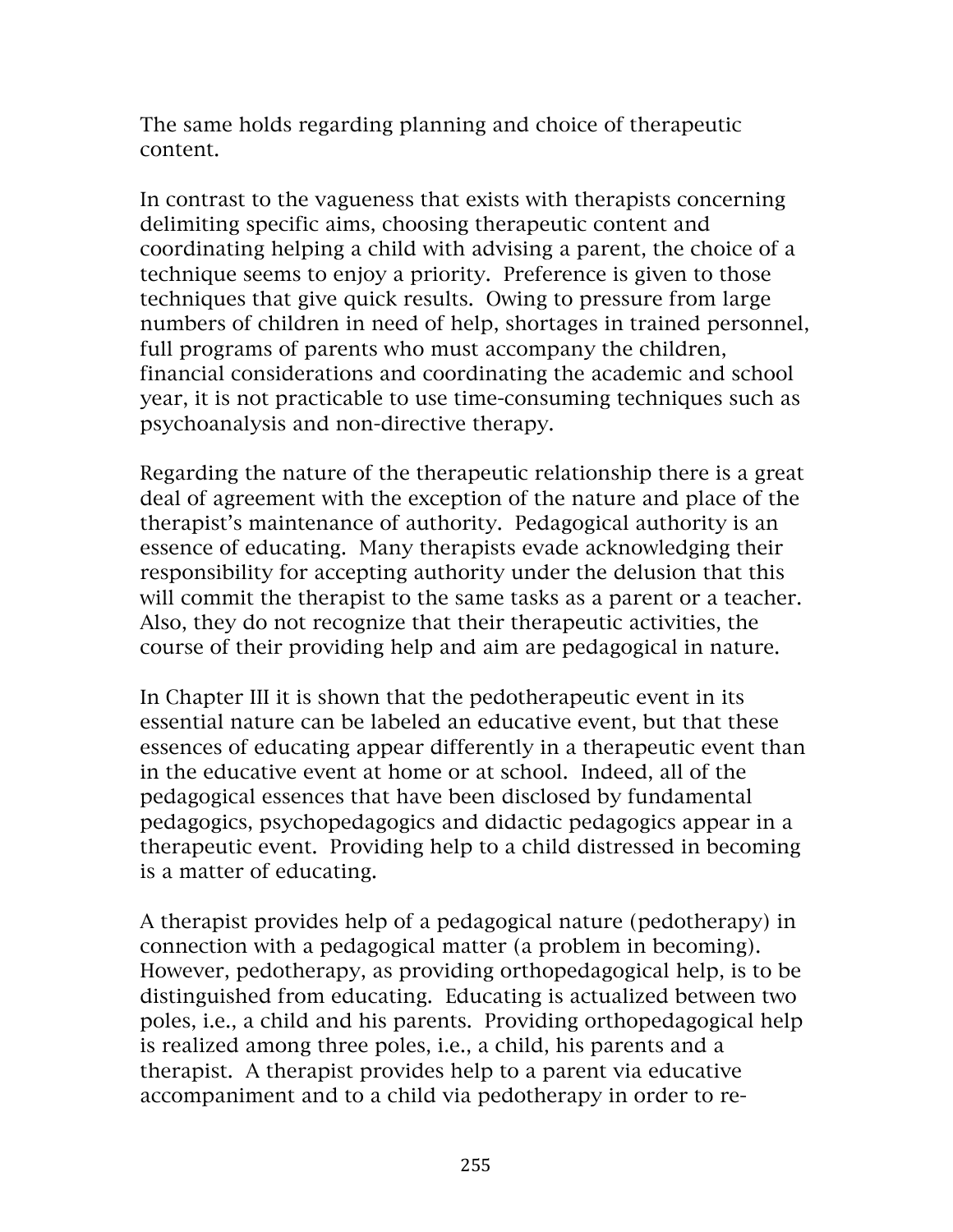establish the normal course of educating such that he (the therapist) becomes superfluous and the two-pole event then can be realized further.

In Chapter IV the structure of the pedotherapeutic event is disclosed. It has come to light that this structure can be schematized in such a way that a therapist can establish a practice in terms of the schema. Through his knowledge of the constituents of the phenomenon, he can plan strategies in such a way that he can create the event with a great deal of possible success.

In terms of a practical illustration it was confirmed in Chapter V that no planning, however carefully, can guarantee a therapeutic course. Pedotherapy is not a series of stimuli that a therapist applies in order to bring about a desired reaction. A child as a person, as a totality in communication with his world, gives his own, unique, unpredictable tenor or character to the event. However, it remains the responsibility of the therapist to recognize alternatives and indicate directions in order to reach the aim. It is the child's task to accept or reject his appeal. A favorable outcome for pedotherapy cannot be guaranteed; it can only be made possible by the knowledge and skills of the therapist.

# 2. CONCLUSIONS

After finishing this research on the current state of the practice of providing help in behalf of children distressed in becoming and the subsequent test of an alternative approach, the following conclusions are made:

The case study illustrates the usefulness of the theoretical framework for establishing a practice. It offers a pedotherapist firm beacons by which he can orient himself regarding the current state of affairs. With a reasonable degree of certainty and accountability, he also can get a preview of the possible further course of the provision of help, not just for a following session, but also for the total course of the therapeutic event. A therapist no longer practices giving help blindly and in good faith with his eye directed only to the following session. He now has a global overview of the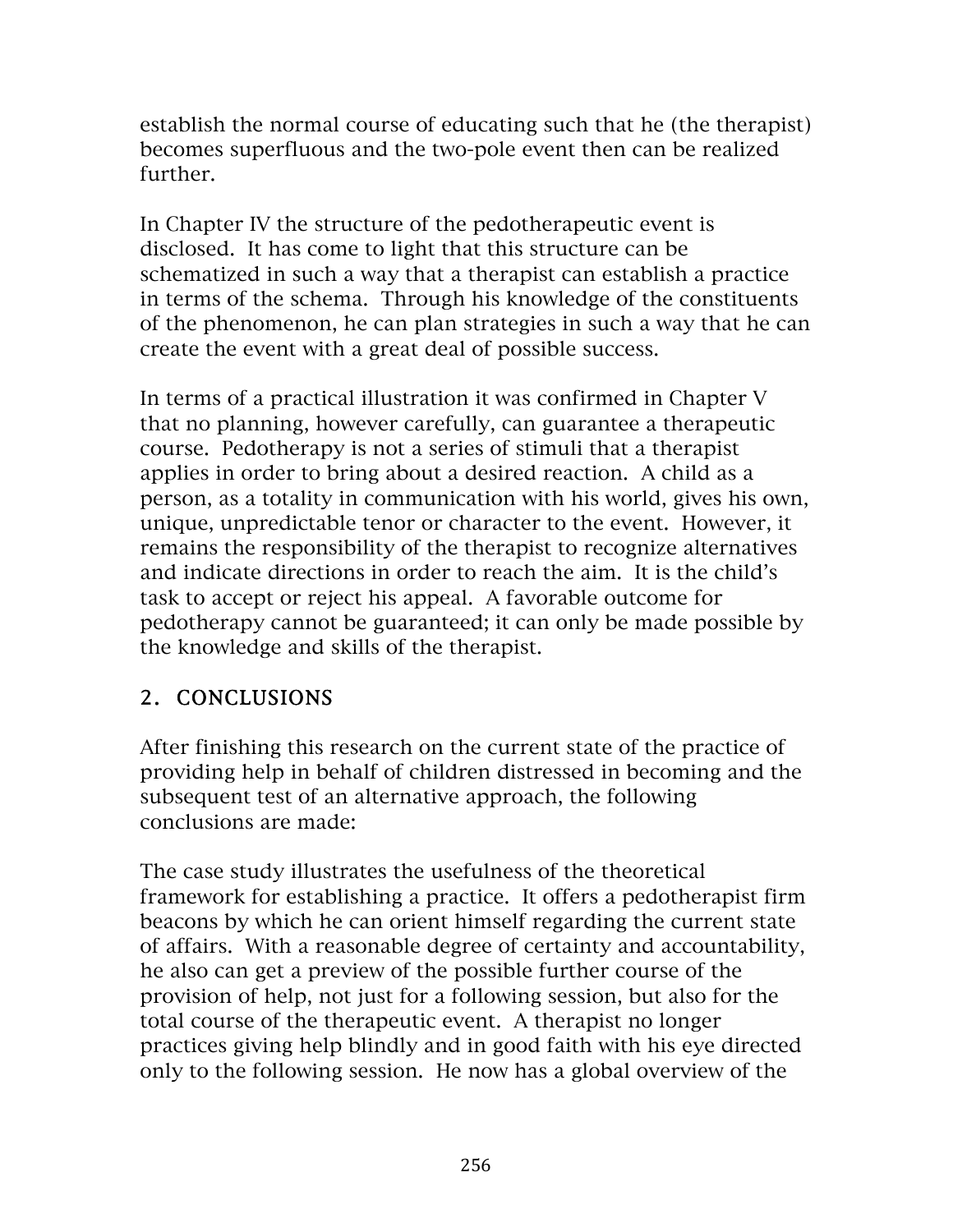prevailing as well as the planned situation as it has taken form in his long-term planning.

In terms of planning for giving help as a whole, as well as the more particularized planning for each individual session, helping parents and/or teachers can be coordinated with the help given the child. In terms of planning the aims for pedotherapy, the input of parents (and other educators) are coordinated such that a child acquires optimal functionalizing opportunities where he can transform the newly acquired elementals into fundamentals so that the experiential residues regarding the changed attribution of meaning can be consolidated with his possessed experiences. If a child's experiencing during the periodic breaking away between sessions is in conflict with his pedotherapeutic experiencing, the new attribution of meaning is counterproductive and results in cognitive confusion, affective lability and the negative attribution of meaning on a normative level. The child experiences a shock to his confidence and possibly concludes that he was misled because the new meanings he has acquired are not relevant to the events outside of the therapeutic situation. Pedotherapy, as providing orthopedagogical help, presumes input from the parents, child and therapist.

From this it follows that parental guidance and pedotherapy are two sides of the same coin. No child can independently walk his way through life, and even less so a child in distress. The help, support and accompaniment of a therapist is temporary and only serves as a link or a bridge until ordinary educating is reestablished.

In order to be able to reestablish the parent-child relationship to such an extent and make the therapist superfluous, pedotherapy and parental guidance must be synchronized. It is doubtful if this event can progress satisfactorily if the help given the parent and child occur separately. Parents not in close contact with the child's pedotherapist cannot give their necessary cooperation in purposeful, focused, planned ways.

This does not deny that parents possibly can profit from attending groups and other discussion sessions that are led by other therapists. This can make a valuable contribution to forming an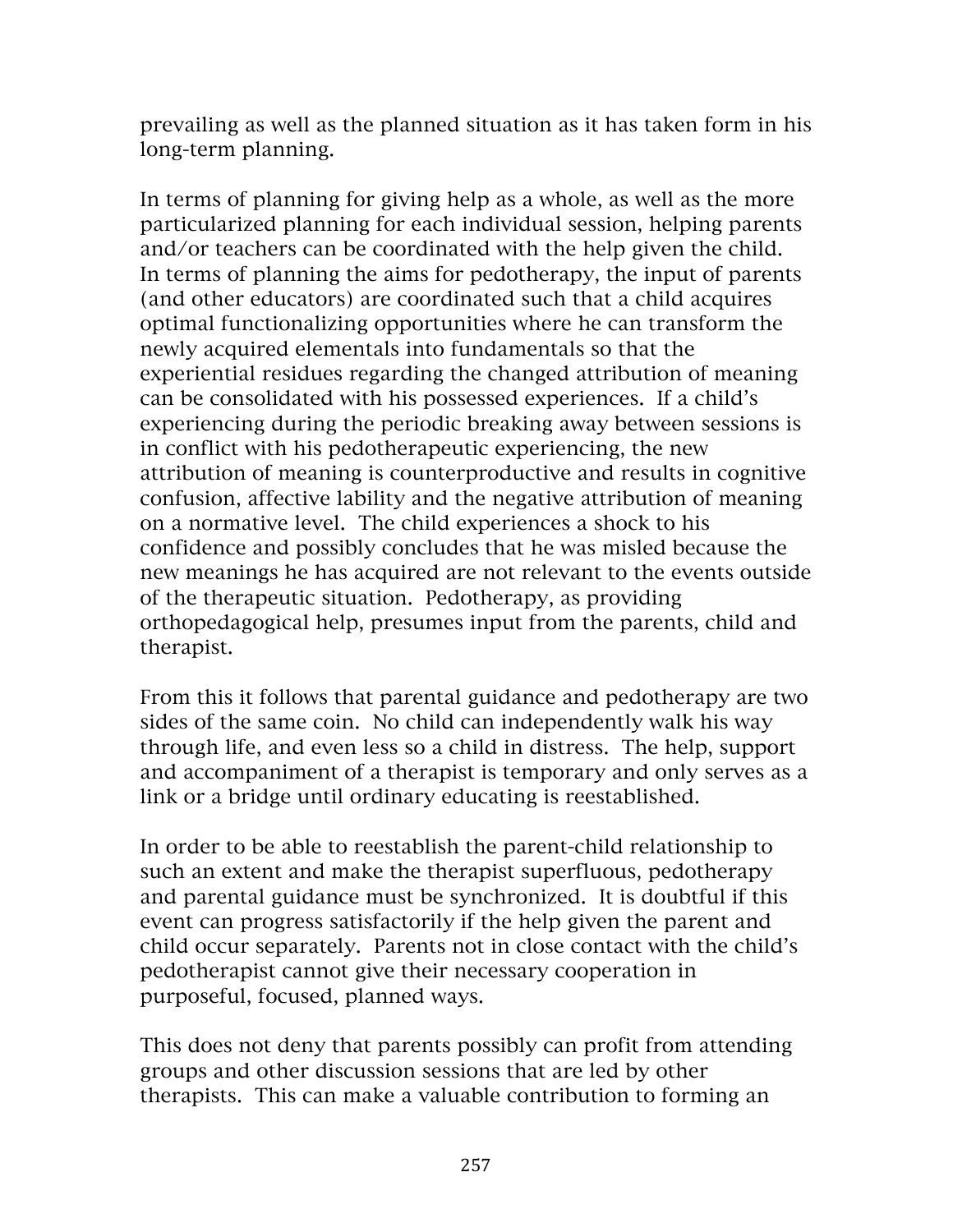inclination and creation of a preformed field. The acquisition of insight possibly can be hastened in this way. However, such sessions at most can be labeled as parent orienting but can never be a substitute for parental guidance as the other side of their child's pedotherapy. Parental guidance and pedotherapy jointly form the provision of orthopedagogical help. One throws the other into relief.

Without systematizing, ordering and coordinating pedotherapy and parental guidance in terms of thorough planning, it is a question of chance if the relevant therapeutic content is going to arise. Without such planning a therapist only can rely on his intuition and momentary insight.

In order to bring about a fruitful therapeutic moment and make it maximally available, a therapist must be thoroughly prepared and continually have the therapeutic aim with all of its complex diversity in sight. Pedotherapy often takes an unanticipated and unpredictable turn. Without fixed orientation beacons therapist and child drift along without direction. Each situation is unique and unrepeatable. A squandered therapeutic opportunity is irrevocably over.

The results of this investigation, i.e., the establishment of guidelines for designing a pedotherapeutic practice, not only have relevance for practicing orthopedagogues but includes implications for training students in orthopedagogics. The structure of the pedotheapeutic event is disclosed and illuminated from an orthopedagogical perspective. The theory results in and flows into a practical approach in terms of which even a less experienced therapist can be expected to establish an accountable practice.

The exemplar of pedotherapeutic help to a child restrained in becoming illustrates that although a pedotherapist can plan the course with a degree of certainty, his plan always remain flexible and leave room for the personal role of a unique person that never can be fully knowable and predictable. A pedotherapeutic event is a teaching event and as such didactic pedagogics always has relevance for it. However, a session can never progress as a lesson and as the school's teaching event is formalized. Where curriculum bound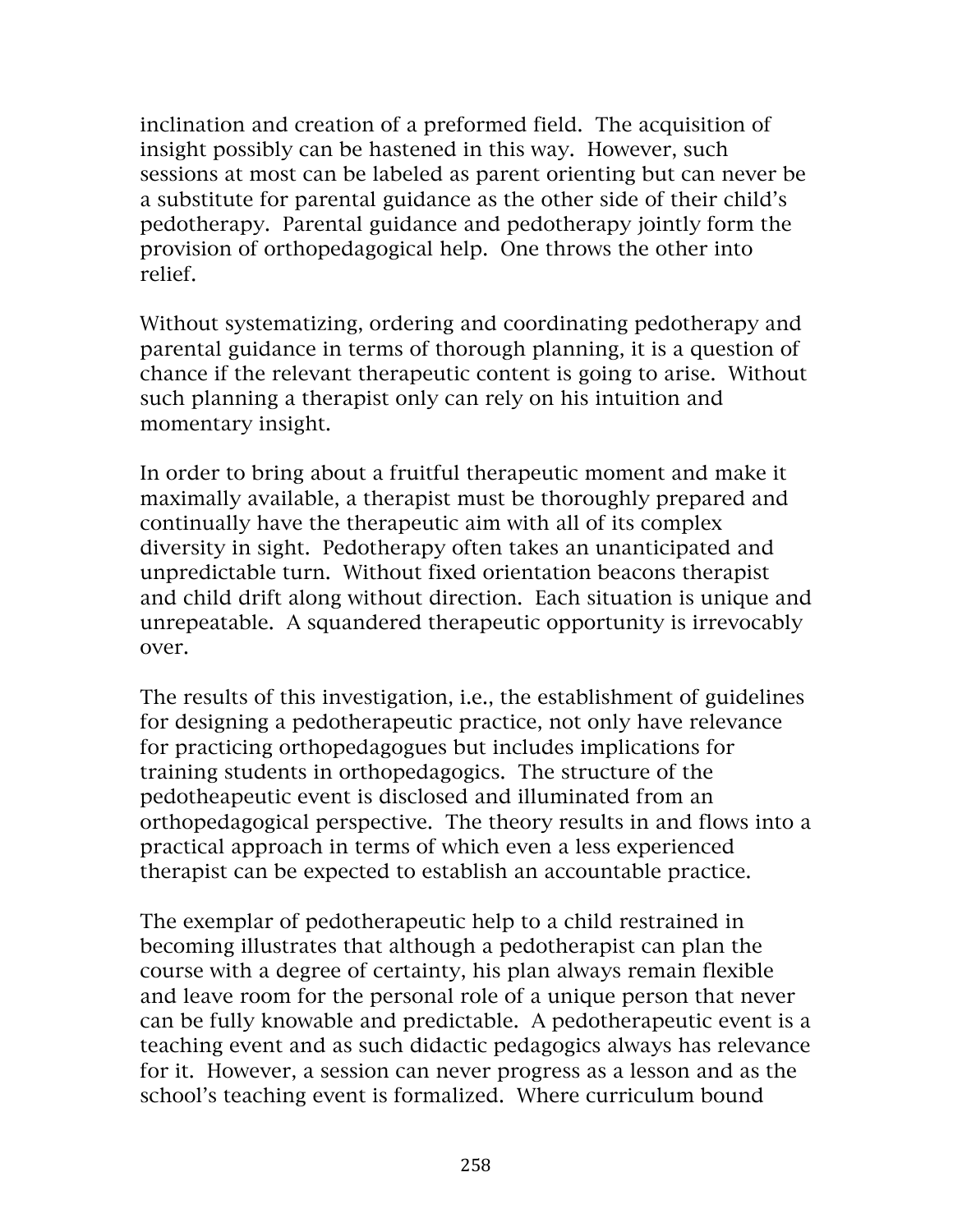content is dealt with, a teacher takes the initiative and plays a principal role during the discussion. In the case of pedotherapeutic content, that carries a strong emotional load and that undergoes changes in nuances from day to day on the basis of the after-effect of the orthopedagogical help, in the planning, room must be left for improvisation.

In spite of careful planning that testifies to theoretical insight, pedotherapeutical success to a very high degree is co-determined by the talent and experience of the therapist. Talent, training and experience supplement each other. One cannot replace the other.

Because of the emphasis on normative giving meaning that rests on affective stability and also cognitive order, pedotherapy is less useful with feeble children. Pedotherapists also make an appeal to a child's language skills. Children with serious uncorrectable language problems might possibly find less benefit from this way of receiving help. When a child's problems are due to or codetermined by biophysical problems, medical or paramedical help is indispensible. If educative impediments occur from the social environment, social work help is recommended and pedotherapy cannot be relied on exclusively. Educative problems that involve existential distress require pastoral help. In such a case a pedotherapist is one of a team of experts with a role in and contribution to the provision of help.

However, when it is a *child* being helped, educating always arises. An orthopedagogue, as an expert in educating, thus has a coordinating role to fulfill in order to insure that all of the help from related scientific areas for dealing with the symptoms and eliminating impediments to educating also will be extended to elevating the child's becoming. Not all factors that impede becoming can be eliminated. This requires that the orthopedagogue bring the child to an acceptance of what can't be changed. Irrespective of the composition of the helping team, an orthopedagogue has a coordinating and follow-up task. Because of the fact that the optimal becoming adult of a child in educative distress is his area of study he is well equipped for the task.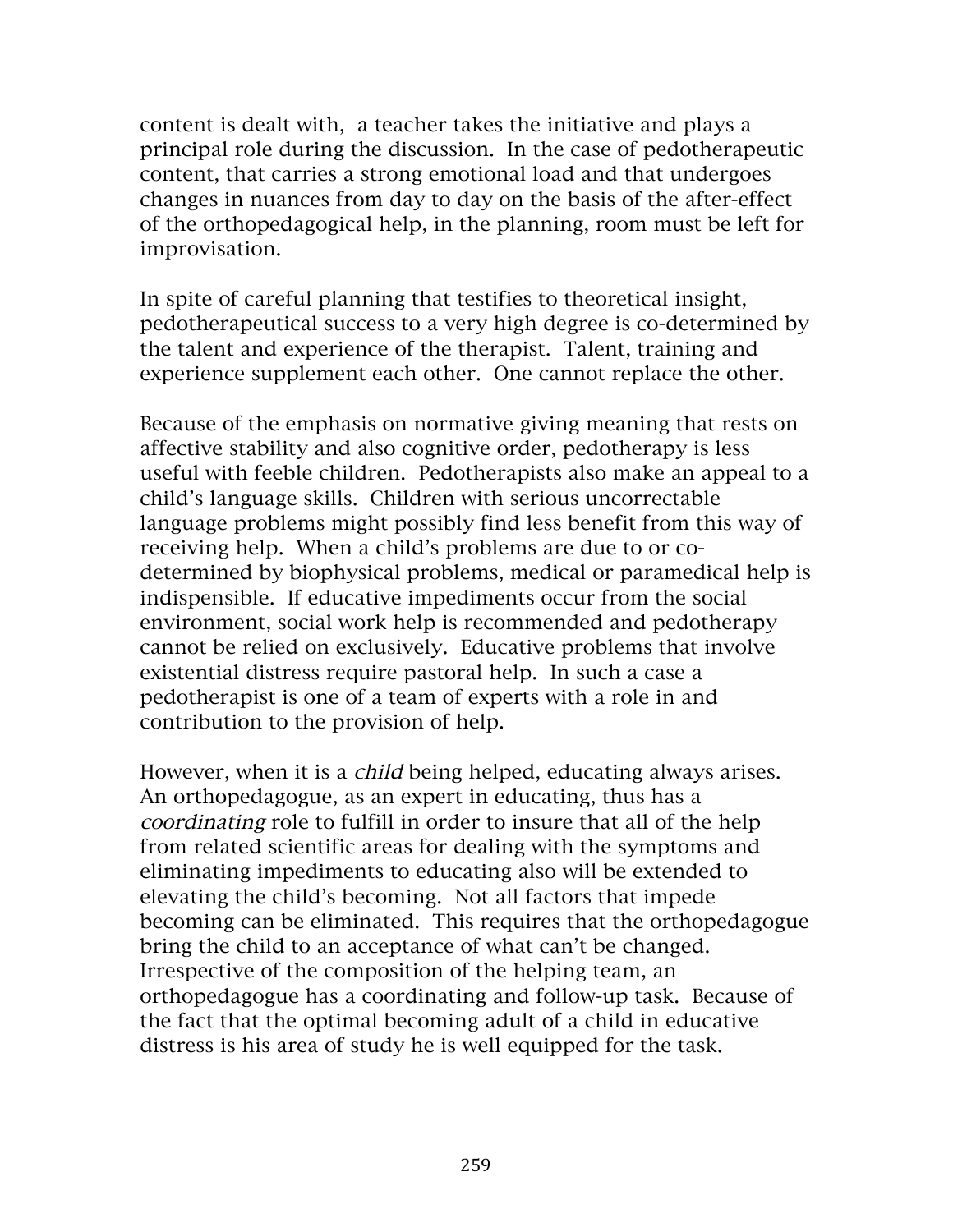The *structure* of the pedotherapeutic event disclosed is a universal matter. However, when a practice is established in terms of such knowledge of the phenomenon, one works with specific contents that reflect particular views of life. These life-view matters that figure as contents vary from case to case according to circumstances. The pedotherapeutic sequence schema that results from the theorizing allows room to accommodate a variety of views of being human and the world. It is not limited to use within a specific culture or way of thinking.

Also, the usefulness of pedotherapy is not limited only to remedying specific problems. A variety of techniques can be used pedotherapeutically. This matter has yet to be examined adequately and thus falls outside of the scope of the present study. However, it can be anticipated that approaches that seem to be useful are studied with the aim of applying them in orthopedagogical contexts.

Practice has shown beyond any doubt that the effective elimination of a child's deviancy cannot occur outside of the event of educating. Providing help to a child has its own nature that cannot be confused with helping adults with psychic life problems. The situatedness of a child, the nature of his distress and needs, as well as the aim of his becoming (i.e., adulthood) differ from an adult such that help is not to be provided in the same way. The essential differences between providing help to a child distressed in becoming and to an adult with psychic life distress is so immense that it justifies a separate name.

Not only does the term pedotherapy refer to the child-directedness of the provision of help but also to the essential pedagogical situatedness of all children. It is just this situatedness that forms the warp and woof of the approach. Whoever practices pedotherapy acknowledges the essential nature of a child [as being educatively situated].

# 3. RECOMMENDATIONS

This study and investigation of the essential nature of pedotherapy and description of a possible way to design an accountable practice is only a beginning attempt. There is no claim that this is the only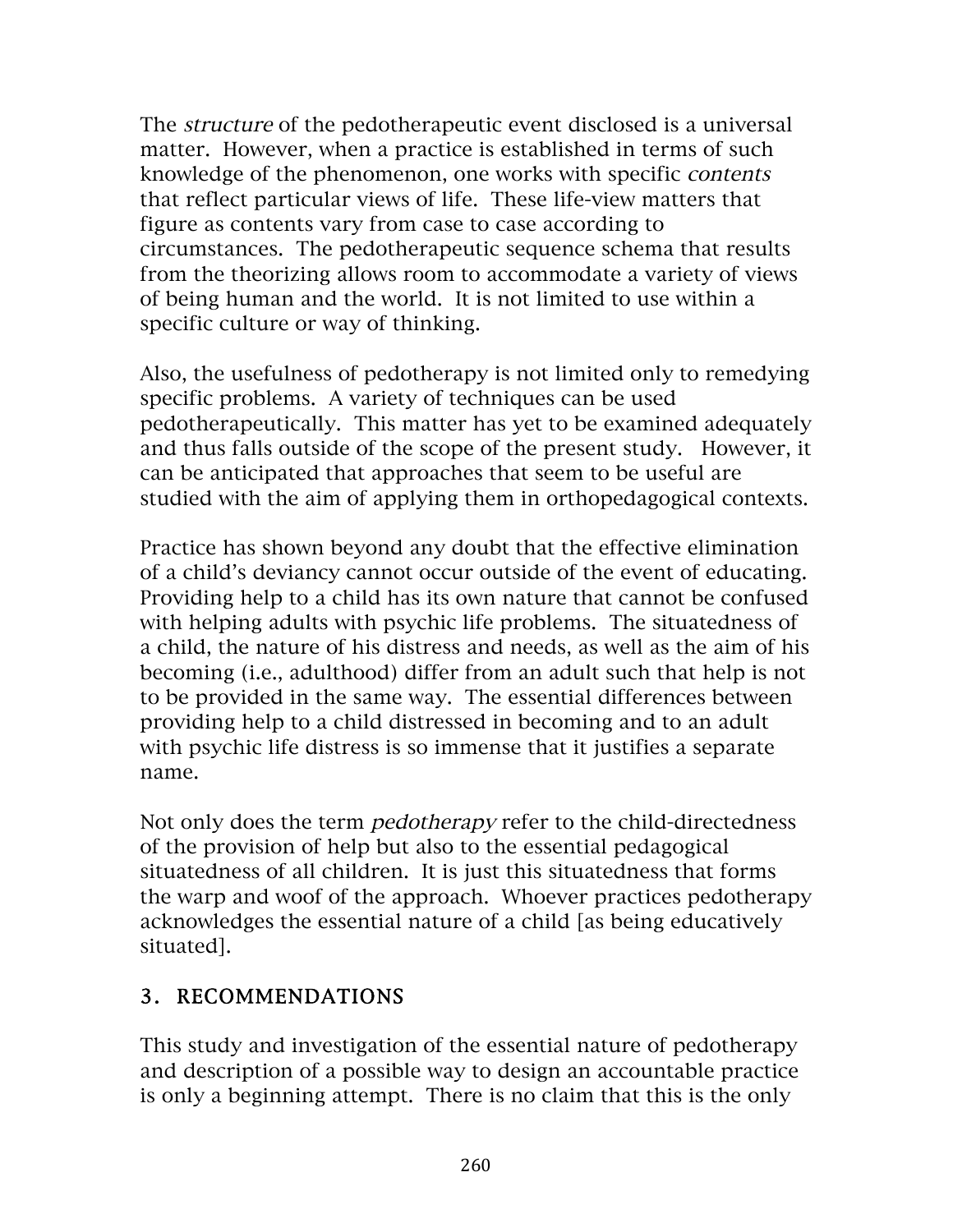or necessarily the best approach. The last word in this respect has not yet been spoken. In light of current insight into providing help to children distressed in becoming, however it is an accountable approach that is shown to be practically useable. It is anticipated that in the future possible alternative schemas will be proposed for establishing a pedotheapeutic practice, or that the schema resulting from this study will be refined. This would require further research of the pedotherapeutic practice.

It is recommended that orthopedagogues in practice, such as, e.g., the helping services of the Transvaal Education Department and other educational institutions, inform themselves of the results of this study. Where yearly they are inundated with a large number of children needing orthopedagogical help, it is necessary that the orthopedagogue apply his services in the most effective way possible. Henceforth they will be able to plan their pedotherapy more purposefully and accurately and proceed in light of the orthopedagogical insight to which they have come.

It is recommended that research be attuned to the differentiated use of the session sequence schema. From greater practice it might seem more beneficial to children in a specific phase of becoming than with others. There might even be a variation or alternative approach more desirable for use with children who have certain problematic symptoms in common such as specific learning restraints, children in homes for children, children with physical problems, school readiness problems, etc.

Mutual acceptance of parent and child as well as acceptance of possible impediments to educating that can't be neutralized are of cardinal importance for successful pedotherapy. To date little is known about the essences and essential nature of pedagogical acceptance. In this context, this is a question posed to fundamental pedagogics. Such knowledge and insight should throw additional light on the therapist-child relationship. Where this adult and child are not bonded by fate over the long term and also not blood related, is authentic mutual acceptance as complicated an event as between natural parent and child? If fundamental pedagogics would disclose this phenomenon in its nature, essential characteristics and mutual coherences, a therapist would be able to establish a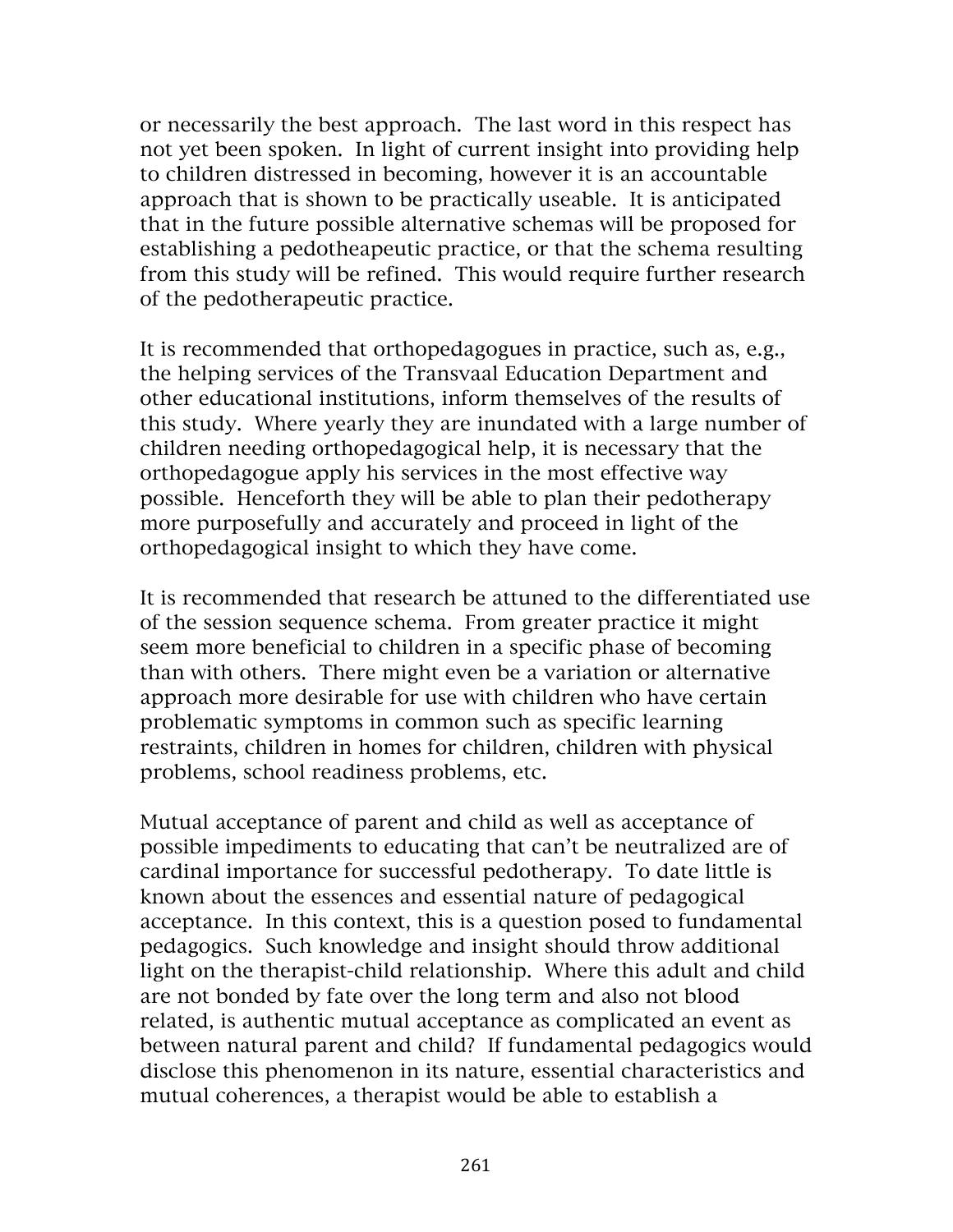relationship with the parent and child with greater certainty. In addition, he would be able to support them more adequately in accepting each other and their situatedness, if necessary. As therapeutic content, acceptance often figures in pedotherapy as well as in parental guidance.

A study of the characteristic personal qualities of successful pedotherapists could make a great contribution to the selection of students for training as pedotherapists and the inculcation and refinement of those personal potentialities of relevance not only to pedotherapists in training but also to practitioners.

The structure of the pedotherapeutic relationship is a matter that has already been thoroughly studied and the nature of the pedagogical relationship between parent and child is known. To date, the third leg of the event, i.e., the relationship between the educator and the therapist has been left behind as an area of study.

Also, the event of parental guidance is a learning event but now in an andragogical situation. Forming opinions, modifying dispositions, acquiring insight and discarding prejudgments are but a few matters a therapist must know about in his intervening with the parents in order to supplement and consolidate his pedotherapeutic input. In his relationship to a child a therapist maintains a relationship of authority based, among other things, on his attainment of a higher level of becoming. As an adult he is morally independent and he can and must carry the responsibility for the pedotherapeutic event. He sponsors a child in his care. In the event of parental guidance a therapist also is involved in a relationship of authority but now because of his greater scientific knowledge and without vouching for them as morally independent adults. Authority is an essence of providing orthopedagogical help. However, it appears in different ways while providing help to child and to an adult. A relationship of authority is only one constituent of the event of providing orthopedagoagical help. It is necessary that the entire matter of relationship in the event of providing orthopedagogical help be thoroughly studied and examined.

In the present study directive and indirective pedotherapy are distinguished. Practice has shown that the two forms often alternate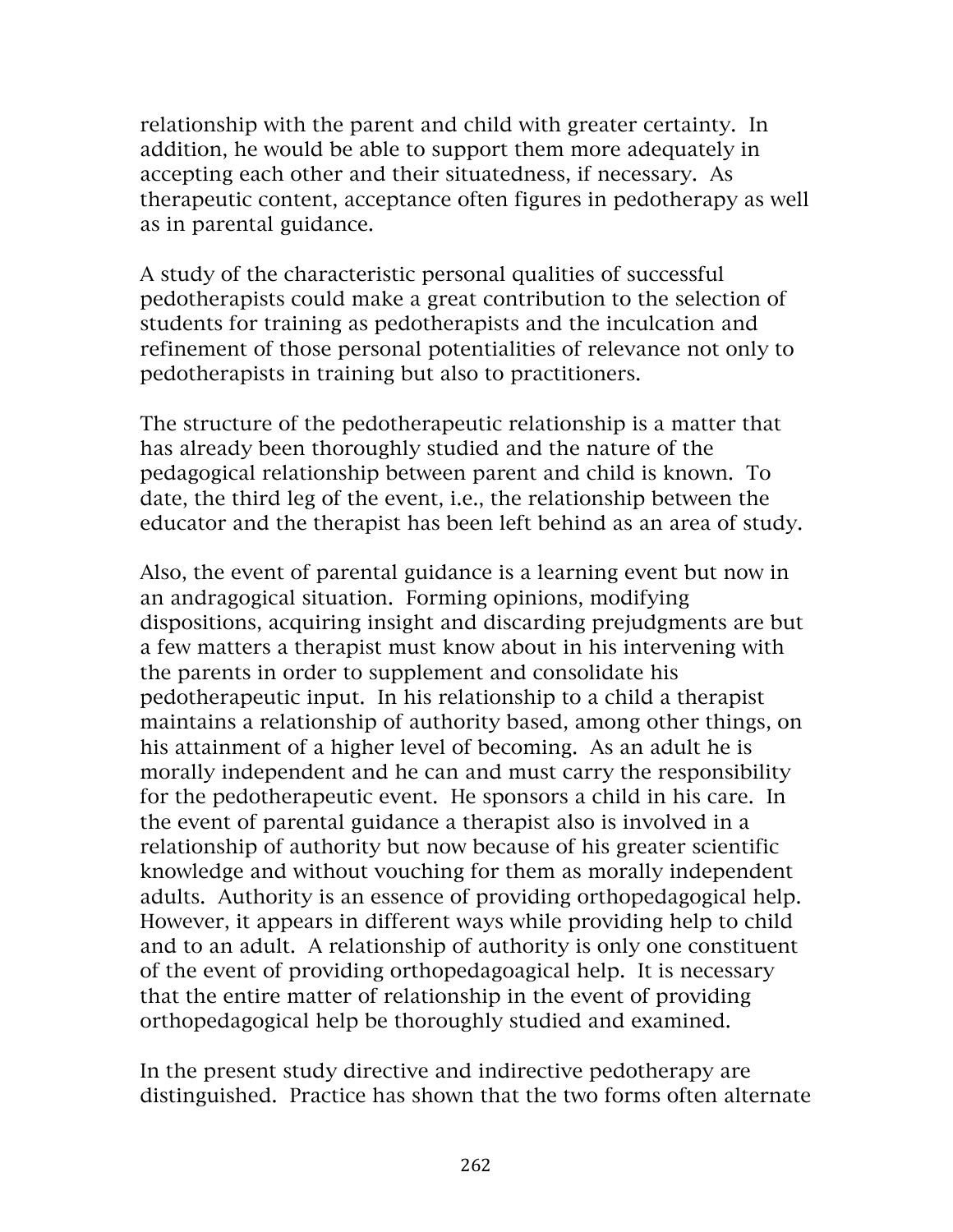with each other. Practice benefits from these different approaches provided, however, that there be further research with specific reference to a child's level of becoming, the nature of his problem and the media or aids the therapist uses. It would be insightful if the time factor could be considered in such research, i.e., if it can be indicated how many sessions over which period of time are necessary to bring about changes in meaning and how lasting the new insights are.

The function and place of language in the pedotherapeutic event still is an uncultivated area of research. Also its differentiated use should be closely examined, e.g., in cases where non-verbal expression techniques initially are used. Language is always of relevance in pedotherapy. The role of language within an individual session and also in the total course of pedotherapy must still be elucidated. Within a South African context, language differences between therapist, parents and child are an essential question. What role does language play in providing orthopedagogical help to persons with socio-economic, cultural, national and race differences? Answers to these questions have implications for training orthopedagogues.

It is further recommended that research be undertaken to determine the usefulness of various therapeutic techniques from a pedotherapeutic perspective. Techniques that rely on bodily movements such as mimicry and eurhythmics still are largely overlooked. The study of and research on the nature and place of physical [bodily] therapy as a pedotherapeutic approach has been omitted for too long. In practice, sometimes this technique is applied to a child in unaccountable ways, i.e., from other than a pedagogical perspective and in haphazard ways. That knowledge of a child's physicality [bodiliness] can be of great value to an orthopedagogue is long known and a defect in such knowledge is a gap in experience. It is a task for physical education, as a distinct pedagogical perspective, to disclose such relevant insights. Their pedotherapeutic usefulness then can be examined in terms of the existing insights about a child distressed in becoming.

A longitudinal study of childlike becoming from a psychopedagogical perspective would provide an orthopedagogue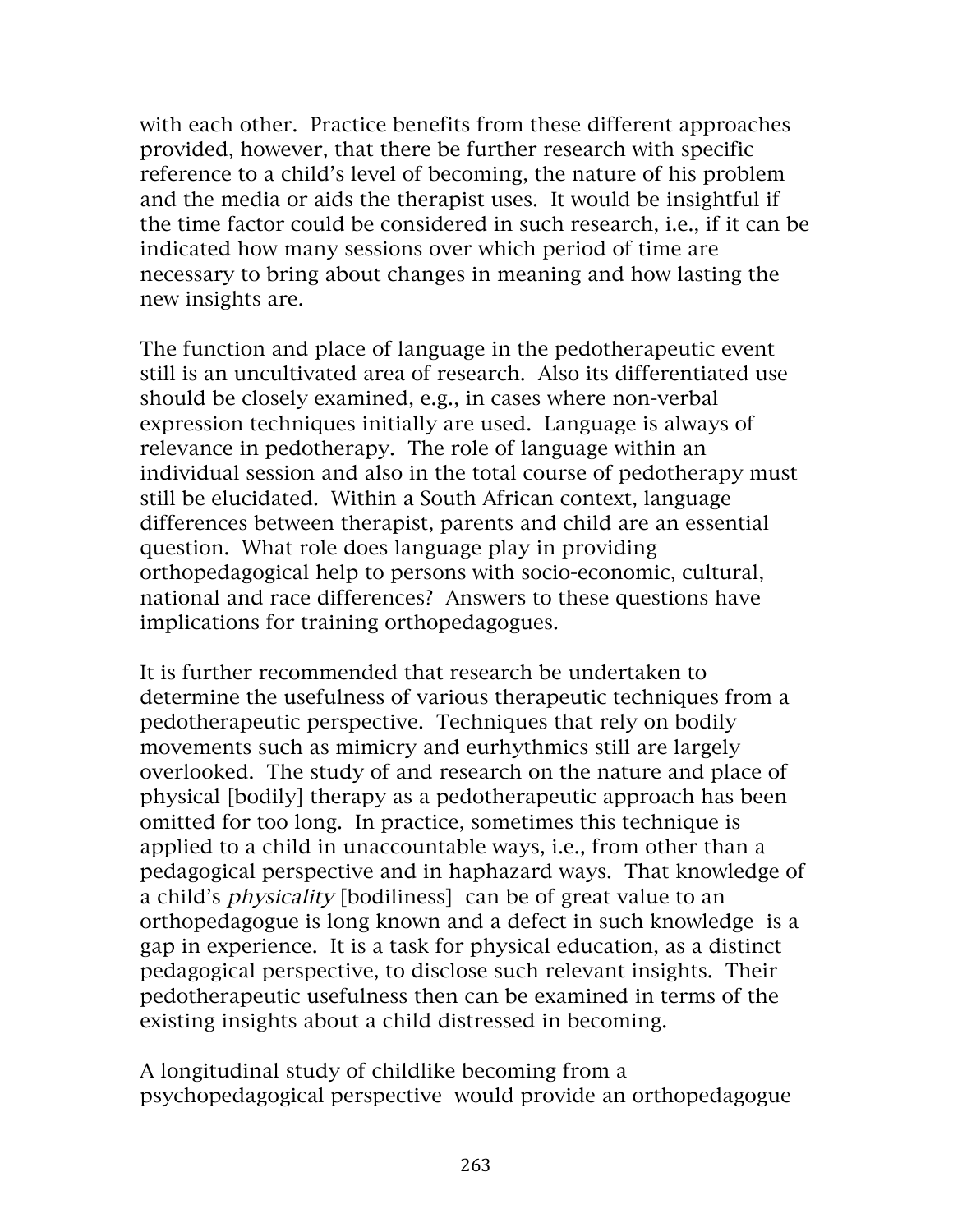refined criteria of becoming by which he could evaluate what a child's attained level of becoming is before and ought to be during and after pedotherapy. This would also contribute greatly to a refined formulation of aims. Also, with respect to parental guidance, a therapist could more accurately direct parental expectations and demands of their child.

The gigantic contributions to child knowledge of studying the childlike psychic life from a psychopedagogical perspective is readily acknowledged. There already are refined insights regarding the essences of the psychic life. For example, it already is possible to differentiate between the level of affective and cognitive lived experiencing. However, normative lived experiencing has not yet been disclosed to the same extent. The contributions of this study in this respect must be viewed as a first or introductory attempt. Further study of normative lived experiencing from a psychopedagogical perspective also will have particular relevance for an orthopedagogue.

Research on the contributions of the personal talent of the therapist to the success of pedotherapy is recommended. It is a fact of experience that some adults are more successful as pedotherapists than others. It is generally accepted that providing help to children distressed in becoming assumes specific personal qualities of the adult. What the precise nature of these qualities is, if they are already recognizable before training and if they can be further refined through training are not yet known. The availability of such knowledge would have implications for the selection and training of students as pedotherapists but also for the self-control and aim of each pedotherapist in practice. Pedotherapy is a learning event not only for the troubled child but also for the adults involved with him in the event. In order to be able to let his own input occur more accurately and with greater accountability, a pedotherapist must be appropriately aware of which human qualities he must concentrate on. In doing so he also can find greater benefit in the pedotherapeutic learning event.

### 4. IN CONCLUSION